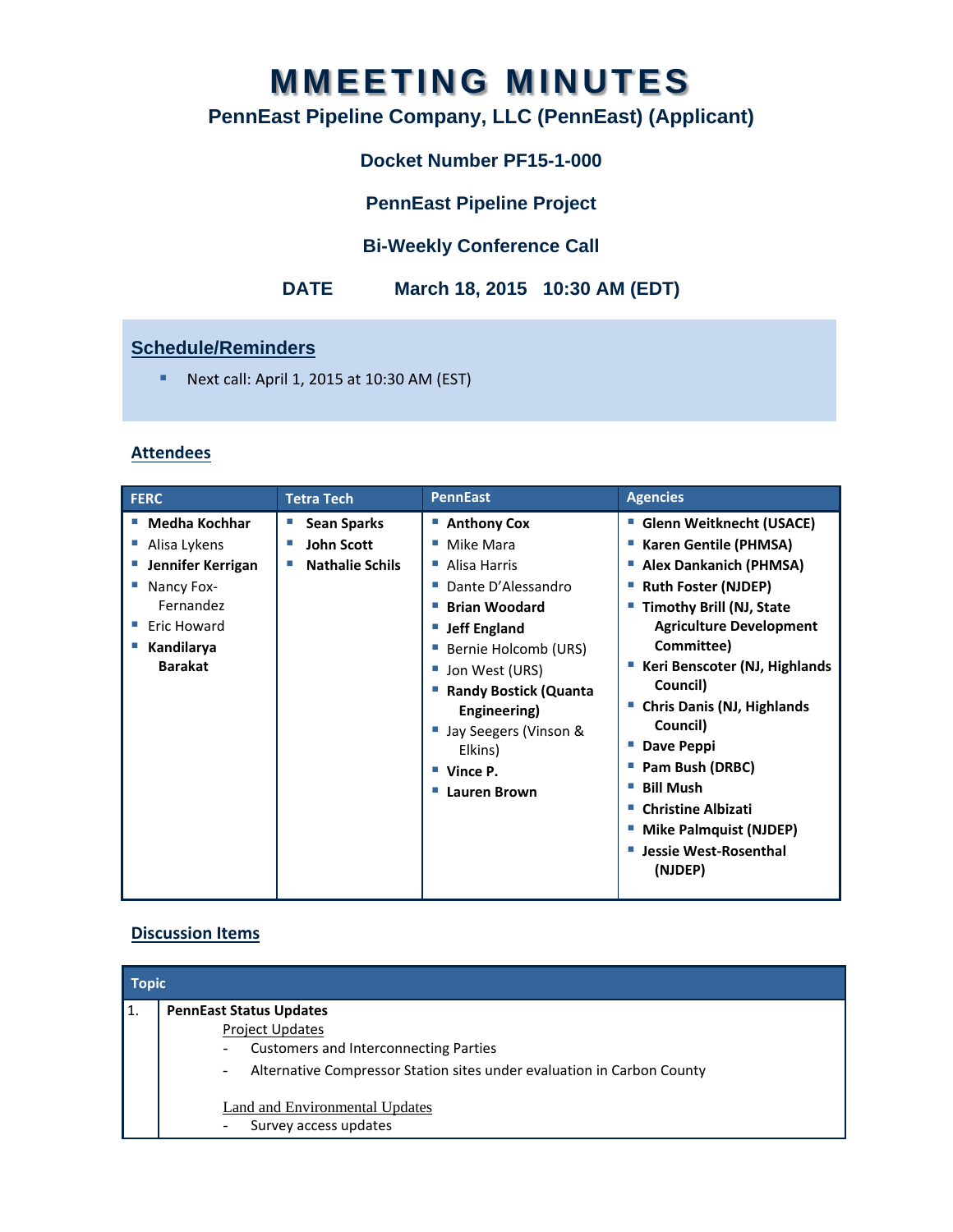| <b>Topic</b> |                                                                                                                                                                                                                                                                                                                                                                                |  |  |  |
|--------------|--------------------------------------------------------------------------------------------------------------------------------------------------------------------------------------------------------------------------------------------------------------------------------------------------------------------------------------------------------------------------------|--|--|--|
|              | Survey progress updates                                                                                                                                                                                                                                                                                                                                                        |  |  |  |
|              | <b>Engineering Updates</b><br>Re-Routes and/or deviations resulting from comments<br>Total length of pipeline?<br>Is the NJ alignment final at this point?<br><b>Outreach</b><br>Update on agency and county meetings<br>Status of outreach from transmission line reroute<br>Additional NJ open houses?                                                                       |  |  |  |
|              |                                                                                                                                                                                                                                                                                                                                                                                |  |  |  |
| 2.           | <b>FERC Status Updates</b><br>Tracking and logging comments (1,202 letters resulting in 2,902 individual comments; 900<br>since March 1, 2015)<br>Letters received from multiple municipalities in NJ and PA identifying local/regional<br>concerns<br>NJ Conservation Foundation Comments<br>Rosemont Rural Agricultural District<br>Trap Rock Industries diabase rock quarry |  |  |  |
| 3.           | <b>Other items</b><br>Possible site visit in April/May after draft resource reports filed<br>Request for two reviews of draft resource reports before CP filing                                                                                                                                                                                                                |  |  |  |

#### **FERC Updates**

- Review of comments to the FERC eLibrary is ongoing. Over 1,200 comment letters have been submitted with 900 comment letters submitted since March 1<sup>st</sup> and 75 comments submitted just yesterday.
- Request that PennEast address all comments received including those from the New Jersey Conservation Foundation and municipalities along the route, as well as comments with regards to the Trap Rock quarry and the Rosemont Rural Historic District.

#### **PennEast Updates**

- No updates on customers and interconnecting parties.
- No updates on the alternative compressor station sites under evaluation in Carbon County.
- No major changes with regards to survey permission and progress.
	- o Survey access has been granted for approximately 56 percent of the route overall, with 67 percent in Pennsylvania and 32 percent in New Jersey.
	- o Cultural survey work will start this week, with wetland survey work starting in early April.